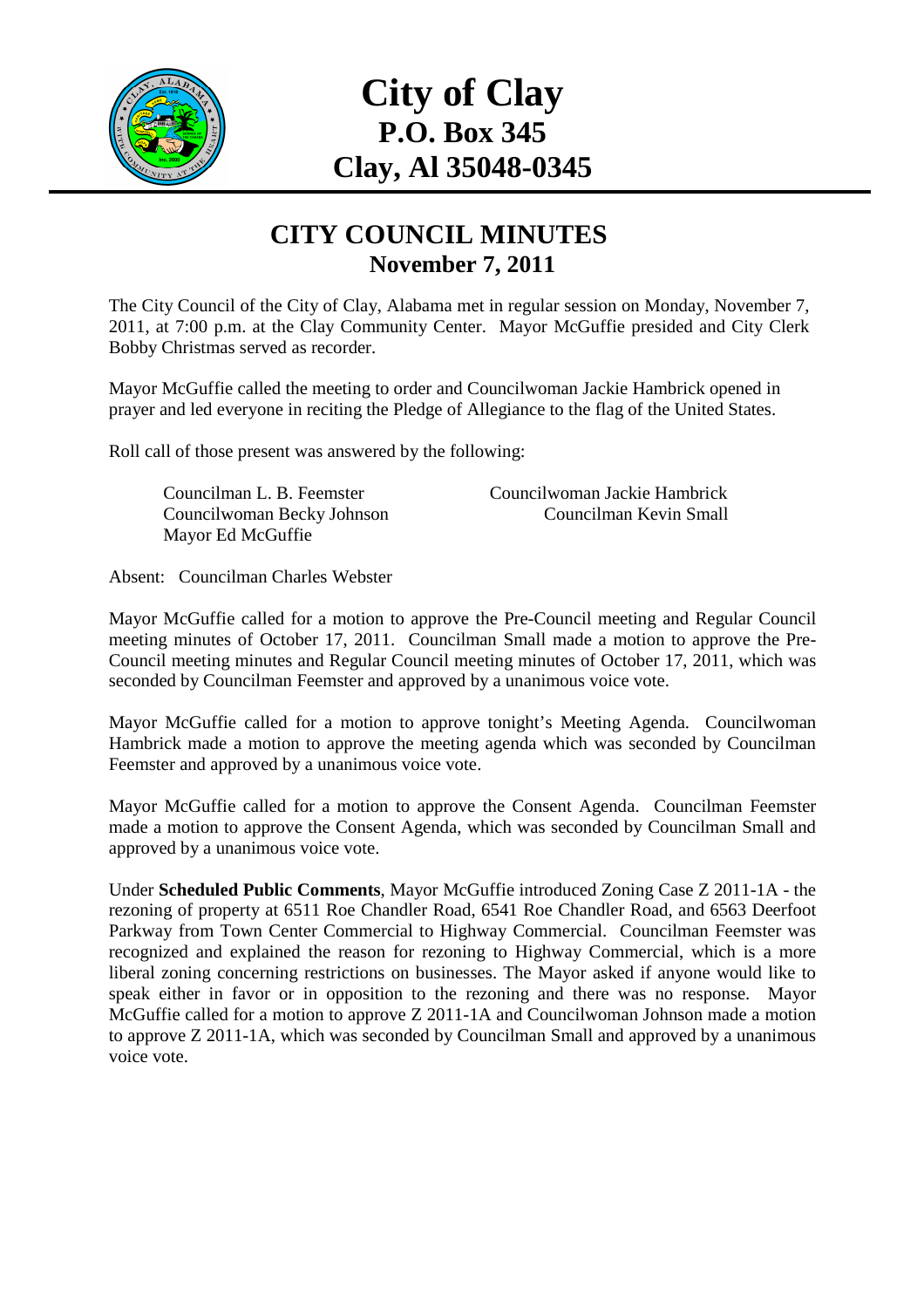

**November 7, 2011** 

Under **Reports from Standing Committees** Councilman Feemster was recognized for a report from the **Public Safety Committee**. Councilman Feemster recognized Deputy Terry Scott who reported that they have been successful in slowing drivers down on Old Springville Road. Deputy Scott also reported plans to have a second traffic checkpoint in the city once a Sergeant could become involved. Councilman Feemster emphasized the Fall Safety Campaign on enforcement.

Councilwoman Hambrick was recognized for a report from the **Committee on Community Development, Environmental, Historical, Library and Seniors**. She reported that the Veterans Luncheon on Saturday, November 5, was a great success. She reported that the Clay Christmas Parade will be held on December 10 at 3:00 pm, and encouraged everyone to participate in the parade. Councilwoman Hambrick announced that the Wear Cemetery fence is up, although still without gates and again encouraged public involvement in the Clay Historical Society. She asked for veterans' pictures on behalf of the Historical Society. Councilwoman Hambrick announced an Environmental Workday at Bryant Park on Saturday, November 9, at 9:00 am, to enhance the park with bee friendly plants and reminded participants to bring their own plants.

Under **Committee on Annexation, Business, Census, Planning & Zoning and Schools**, Councilwoman Johnson recognized Heather Cable of Clay Chalkville Middle School who reported that the school raised over \$600.00 in October for the Susan G. Komen Foundation as well as \$2,000,00 for United Way. Ms. Cable announced that the school would host a Veterans Day program on Tuesday November 8; and that on Monday, November 14, Clay Chalkville Middle school would host the Greater Birmingham Math Night. She also announced Walk Through Wednesdays, which allow observers to walk through the schools every Wednesday from 8:00-9:30; and that a beauty pageant will be held on Friday November 11 at 6:30 pm. Councilwoman Johnson reported on the following: (1) Clay Elementary PTA meeting and music program on November 8. (2) Schools will be closed on Friday November 11, in honor of Veterans Day. (3) Conrad's Grill opened last week. (4) Chamber of Commerce Meeting will be held on November 15, where the Mayor will give a State of the City Address. (5) Annexations would be addressed later in the meeting. (6) Councilwoman Johnson made a motion to pay two payments of \$7,500.00 to aid Clay Chalkville High School's drug testing program, which was seconded by Councilman Small and approved by a unanimous voice vote.

Councilman Small was recognized for a report from the **Committee on Building Inspections, Sanitation, Streets and Utilities** and stated that he was invited to Cross Keys neighborhood association meeting on December 13 to discuss roadways. Councilman Small reported that he and Lynn Burch, Building Superindent, submitted a list of road repairs on County roads to be reviewed by the County.

**Councilman Webster** was not present to report on the **Committee on Parks and Recreation.** 

Under Reading **of Petitions, Applications, Complaints, Appeals, Communications, etc.** there was nothing to report.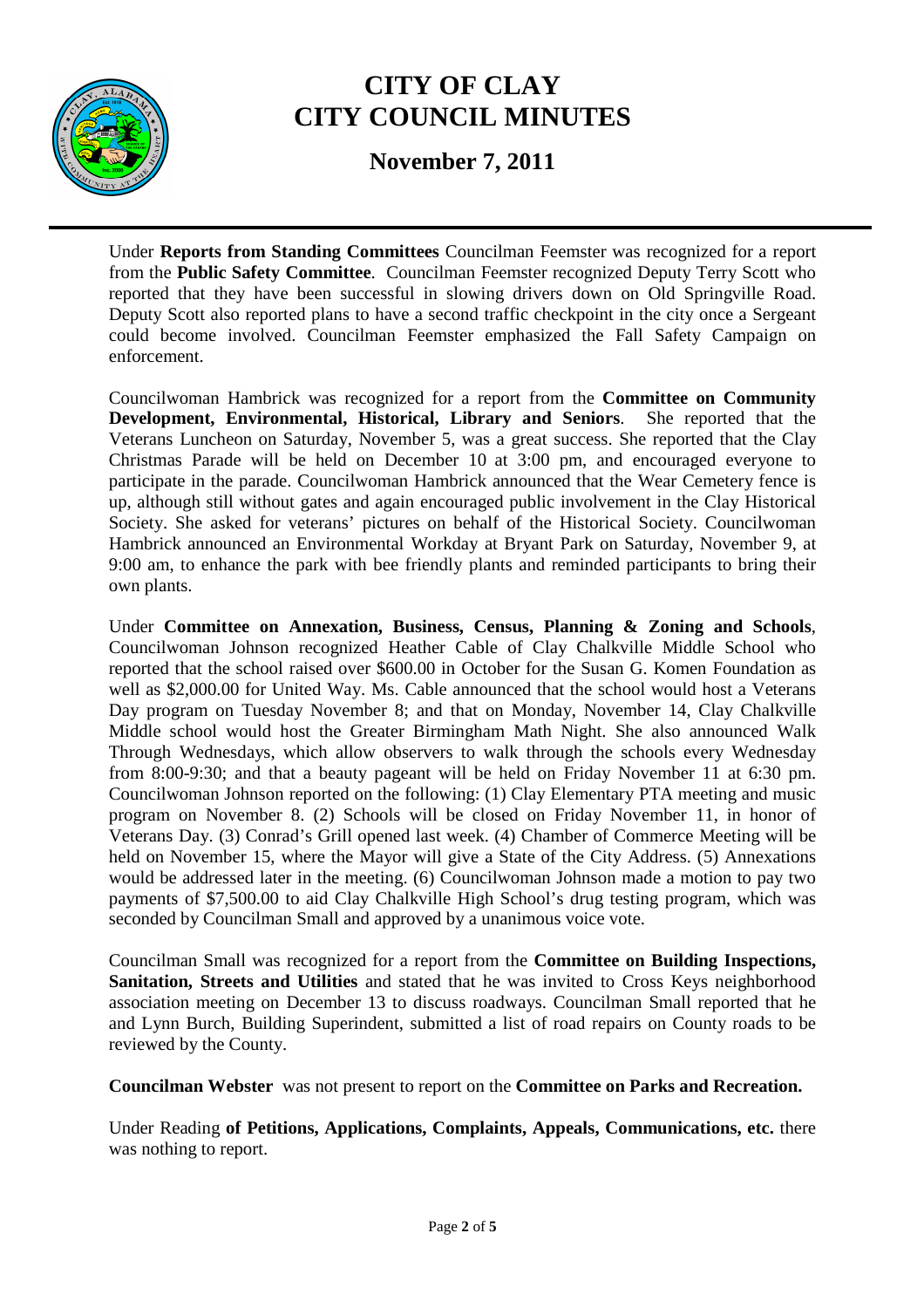

**November 7, 2011** 

Under the **City Clerk's Report**, City Clerk Bobby Christmas reported the account balances in the 4 & 5 Cent Gasoline Fund =  $$68,155.01$ ; 7 Cent Gasoline Fund =  $$82,119.92$ ; Capital Improvement Fund =  $$592,014.52$ ; Concession Stand =  $$3,634.21$ ; Contractors Bond = \$43,375.76; General Fund =  $$286,909.15$ ; Library Fund = \$4,621.82; and Senior Citizens Fund = \$6,581.25.

Under **Resolutions, Ordinances, Orders and Other Business** Mayor McGuffie called on City Clerk Bobby Christmas for a second summary of Ordinance 2011-06, An Ordinance Prohibiting Smoking in Public Places and Providing Penalties for the Violation Thereof. Councilman Feemster advised removing section 8B, which excludes bars from the Ordinance. Councilman Feemster made a motion to approve Ordinance 2011-06 with a stricken section 8B, which was seconded by Councilwoman Johnson and approved by a unanimous voice vote.

Mayor McGuffie called for a motion to enter into unanimous consent. Councilman Feemster made a motion to suspend the regular rules of order and enter into unanimous consent which was seconded by Councilman Small.

That motion was put before the Council and a roll call vote was conducted with the results as follows:

Yeas: Council members Feemster, Hambrick, Johnson, Small, and Mayor McGuffie

Nays: None

Mayor McGuffie introduced Resolution  $2011 - 27$ , A Resolution Proposing the Annexation of Certain Territory to the Corporate Limits of the City of Clay, Alabama – Department of Youth Services which was read by the City Clerk.

Councilman Feemster made a motion to approve Resolution  $2011 - 27$  which was seconded by Councilman Small.

The motion was put before the Council and a roll call vote was conducted with the results as follows:

Yeas: Council members Feemster, Hambrick, Johnson, Small, and Mayor McGuffie

Nays: None

Mayor McGuffie introduced Resolution 2011 – 28, A Resolution Proposing the Annexation of Certain Territory to the Corporate Limits of the City of Clay, Alabama – 659 Brandy Drive which was read by the City Clerk.

Councilwoman Johnson made a motion to approve Resolution 2011 – 28 which was seconded by Councilman Feemster.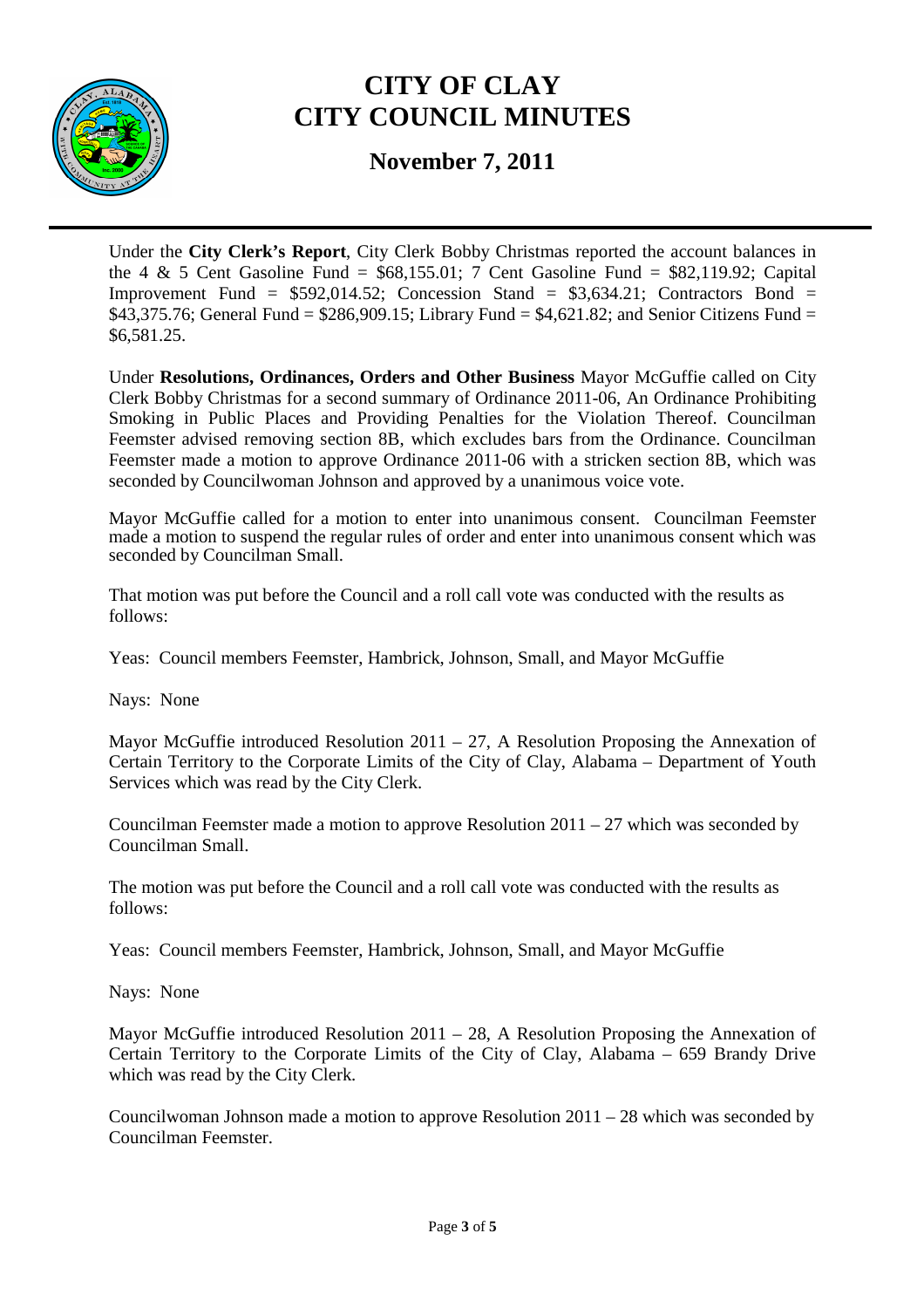

#### **November 7, 2011**

The motion was put before the Council and a roll call vote was conducted with the results as follows:

Yeas: Council members Feemster, Hambrick, Johnson, Small, and Mayor McGuffie

Nays: None

Mayor McGuffie introduced Resolution 2011 – 29, A Resolution Proposing the Annexation of Certain Territory to the Corporate Limits of the City of Clay, Alabama – 6524 Kathy Circle which was read by the City Clerk.

Councilwoman Johnson made a motion to approve Resolution 2011 – 29 which was seconded by Councilman Feemster.

The motion was put before the Council and a roll call vote was conducted with the results as follows:

Yeas: Council members Feemster, Hambrick, Johnson, Small, and Mayor McGuffie

Nays: None

Mayor McGuffie called an end to Unanimous Consent and called for **Public Comments**. Ms. Carol Foster was recognized and expressed concern that a sharp curve on Clayton Road is dangerous and asked if Jefferson County allows speed bumps to be installed on County Roads. Councilman Feemster advised Ms. Foster that Jefferson County will not allow speed bumps on County Roads, but advised Deputy Scott monitor the road for speeding. Ms. Foster also advised Council that AT&T trucks park at the intersection of Clayton Road and Old Springville Road which could possibly cause accidents. Councilman Feemster stated he would put up No Parking signs at this location.

Mr. Joe Gilliland was recognized and inquired about the status of the complaint he had made before the City Council in the September 8, 2011, City Council meeting. Councilman Small questioned Mr. Gilliland about the incident, asked Mr. Gilliland to file a formal complaint and wait for the findings from the Ethics Committee. Mayor McGuffie informed Mr. Gilliland that the complaint was submitted to the Ethics Commission in Montgomery, and the complaint was deemed unworthy of investigation according to City Attorney Russell Steen.

Mr. George Post was recognized and announced the Community Singing event with Mike Booth on November 10 at the Community Center and encouraged attendance.